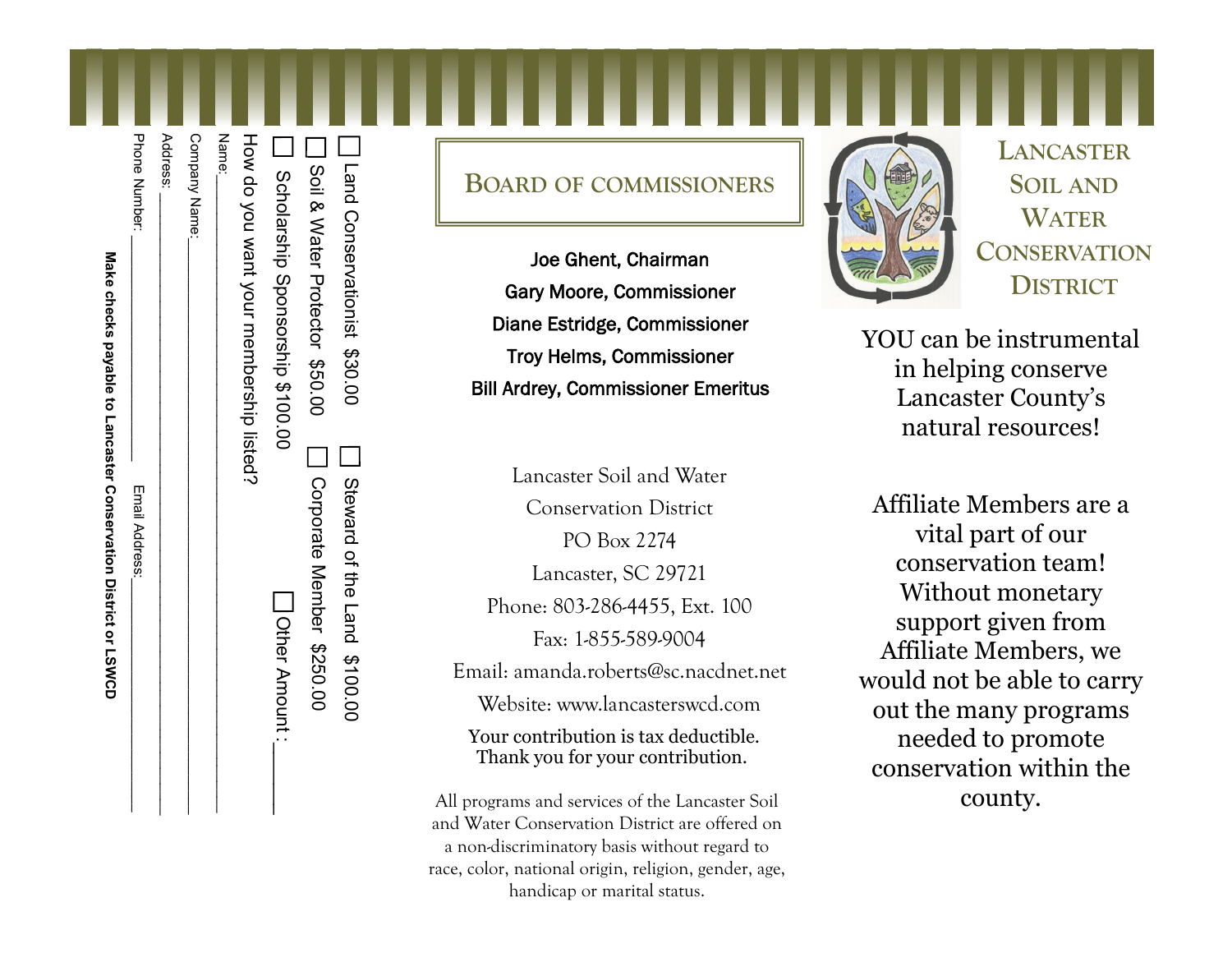**The people of Lancaster County are fortunate to have an abundance of natural resources: soil, water, plants, animals and air. These resources will not last forever unless they are used wisely. That is CONSERVATION!!**



**The mission of the Lancaster Soil and Water Conservation District is to enhance awareness of natural resources by educating school children, citizens and community leaders about conservation and environmental issues.**

Corporate Member \$250.00 For Your Contribution You Get: A framed certificate A fourth page ad in the District's Newsletter and Annual Report . *Ad will also be featured on our website.* Recognition at the Affiliate Awards Program \* \* \* \* \*

Steward of the Land \$100.00 For Your Contribution You Get: Certificate for Display Recognition in the District's Annual Report Recognition at the Affiliate Awards Program

Soil & Water Protector \$50.00 For Your Contribution You Get: Certificate for Display Recognition in District's Annual Report Recognition at the Affiliate Awards Program

\* \* \* \* \*

## Land Conservationist \$30.00 For Your Contribution You Get:

Certificate for Display Recognition in District's Annual Report

Recognition at the Affiliate Awards Program \* \* \* \* \*

Glenn Alexander Memorial **Scholarship** \$100.00 For Your Contribution You Get: Certificate for Display Recognition in District's Annual Report Recognition at the Affiliate Awards Program \* \* \* \* \*

**Bill Ardrey Forestry Scholarship** \$100.00 For Your Contribution You Get: Certificate for Display Recognition in District's Annual Report Recognition at the Affiliate Awards Program